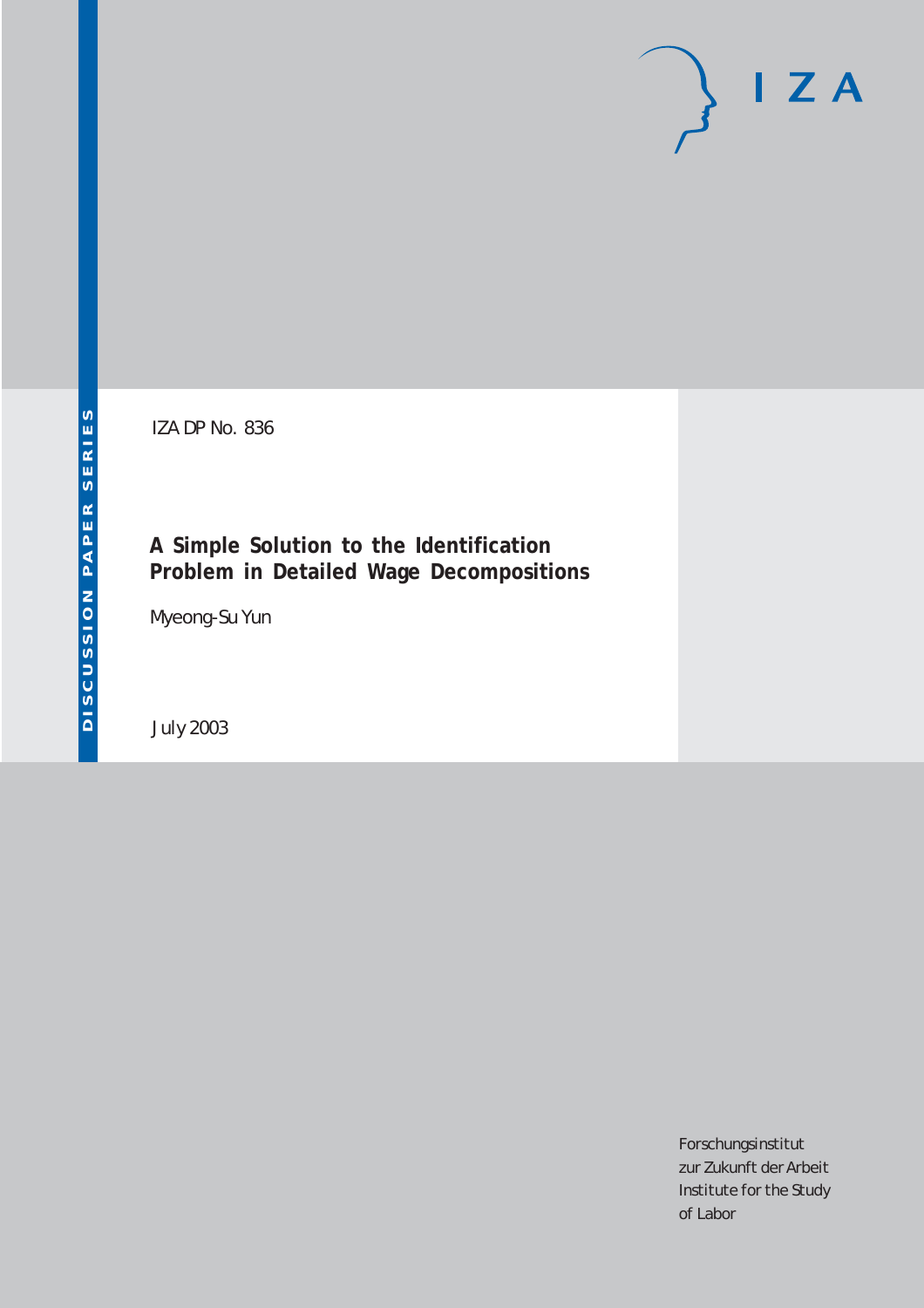# **A Simple Solution to the Identification Problem in Detailed Wage Decompositions**

### **Myeong-Su Yun**

*Tulane University and IZA Bonn* 

Discussion Paper No. 836 July 2003

IZA

P.O. Box 7240 D-53072 Bonn Germany

Tel.: +49-228-3894-0 Fax: +49-228-3894-210 Email: [iza@iza.org](mailto:iza@iza.org)

This Discussion Paper is issued within the framework of IZA's research area *Welfare State and Labor Market.* Any opinions expressed here are those of the author(s) and not those of the institute. Research disseminated by IZA may include views on policy, but the institute itself takes no institutional policy positions.

The Institute for the Study of Labor (IZA) in Bonn is a local and virtual international research center and a place of communication between science, politics and business. IZA is an independent, nonprofit limited liability company (Gesellschaft mit beschränkter Haftung) supported by Deutsche Post World Net. The center is associated with the University of Bonn and offers a stimulating research environment through its research networks, research support, and visitors and doctoral programs. IZA engages in (i) original and internationally competitive research in all fields of labor economics, (ii) development of policy concepts, and (iii) dissemination of research results and concepts to the interested public. The current research program deals with (1) mobility and flexibility of labor, (2) internationalization of labor markets, (3) welfare state and labor market, (4) labor markets in transition countries, (5) the future of labor, (6) evaluation of labor market policies and projects and (7) general labor economics.

IZA Discussion Papers often represent preliminary work and are circulated to encourage discussion. Citation of such a paper should account for its provisional character. A revised version may be available on the IZA website ([www.iza.org](http://www.iza.org/)) or directly from the author.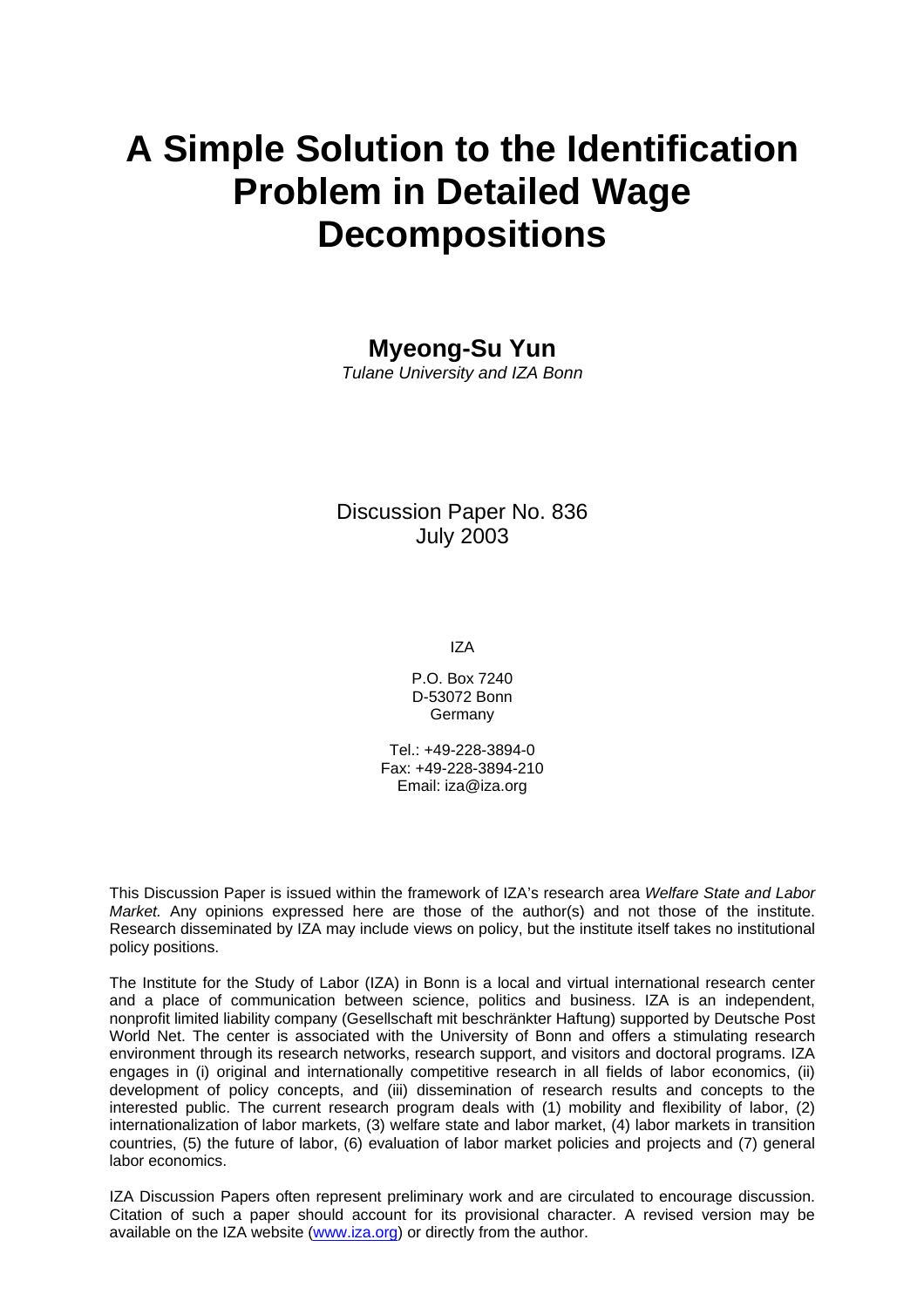IZA Discussion Paper No. 836 July 2003

## **ABSTRACT**

## **A Simple Solution to the Identification Problem in Detailed Wage Decompositions**

Oaxaca and Ransom (1999) show that a detailed decomposition of the coefficients effect is destined to suffer from an identification problem since the detailed coefficients effect attributed to a dummy variable is not invariant to the choice of reference groups. It turns out that the identification problem in the decomposition equation is a disguised identification problem of constant and dummy variables in a regression equation. This paper proposes a simple and natural remedy for this problem by utilizing "normalized" regressions which enable us to identify the constant and estimates of each dummy variable. The identification problem is automatically resolved once we obtain "normalized" regression equations for two comparison groups.

JEL Classification: C20, J70

Keywords: detailed decomposition, invariance, identification, characteristics effect, coefficients effect, normalized regression

Myeong-Su Yun Department of Economics Tulane University 206 Tilton Hall New Orleans, LA 70118 USA Tel.: +1 504 862 8352 Fax: +1 504 865 5869 Email: [msyun@tulane.edu](mailto:msyun@tulane.edu)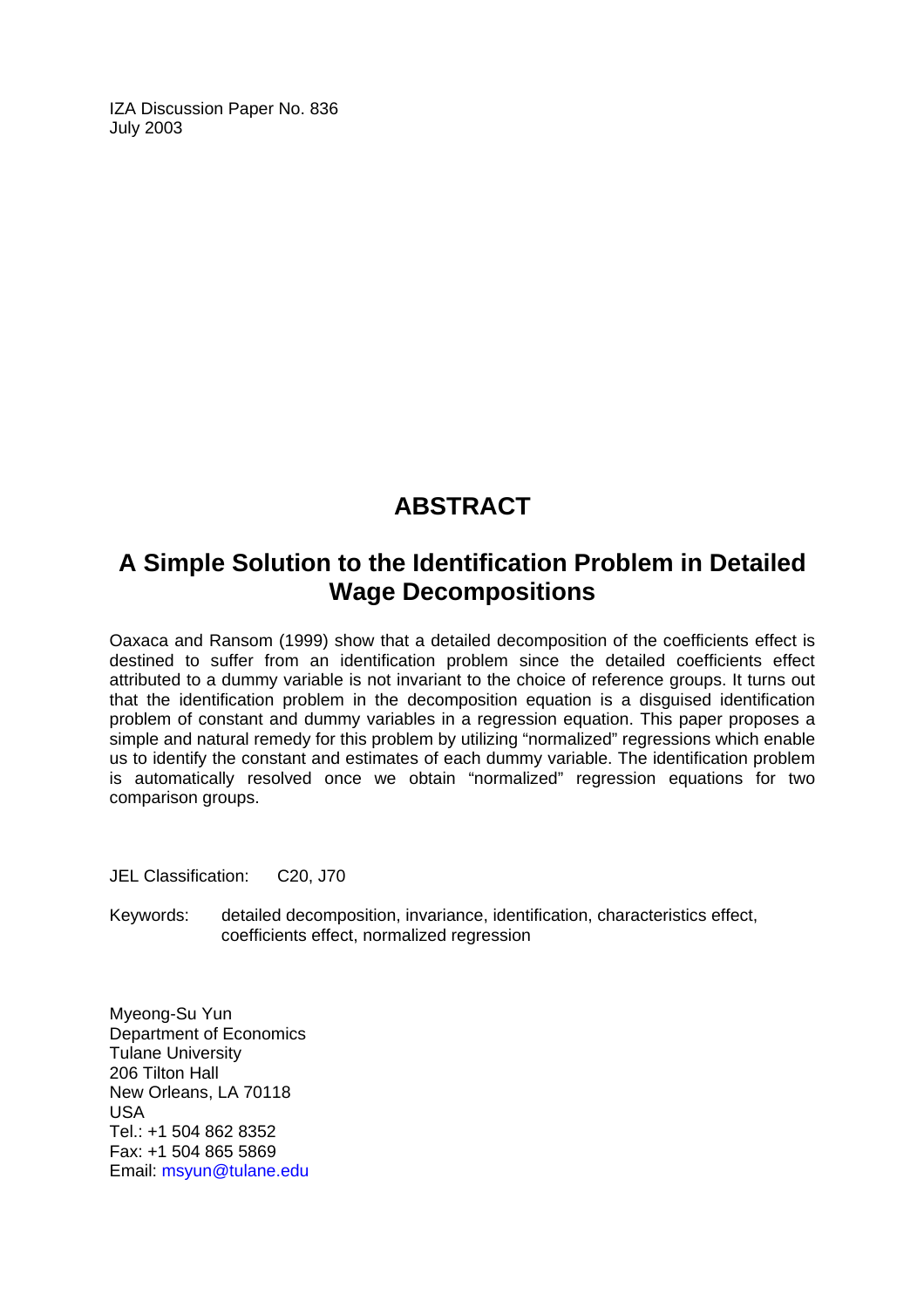#### **I. Introduction**

As Oaxaca and Ransom (1999) show in this journal, the Blinder-Oaxaca decomposition suffers from one nagging conceptual problem: the detailed Blinder-Oaxaca decomposition of wage differentials is not invariant to the choice of reference group when a set of dummy variables is used.<sup>1</sup> The problem exists even if only one binary variable (one of the two categories such as men and women, whites and non-whites) is used in a wage equation. If we use dummy variable(s), then the detailed coefficients effect attributed to individual variables is not invariant to the choice of left-out  $group(s)<sup>2</sup>$  This invariance or identification problem is well-known to labor economists and has plagued decomposition and discrimination analysis for a long time.3

Jones (1983, p. 130) strongly warns us to be cautious about the detailed decomposition since

<sup>&</sup>lt;sup>1</sup> Decomposition analysis has been widely used to understand racial and gender wage differentials since the papers of Blinder (1973) and Oaxaca (1973). Decomposition analysis explains wage differentials in terms of differences in individual characteristics (characteristics effect) and differences in the OLS coefficients of wage equations (coefficients effect or discrimination). Note that the application of the decomposition analysis is not restricted to only wage differentials. For example, Ham, Svejnar and Terrell (1998) apply the decomposition method to differences in expected unemployment duration. Though we discuss the identification problem in the decomposition of wage differentials, the finding in this paper can be applied to any decomposition analysis.

<sup>&</sup>lt;sup>2</sup> However, the aggregate and detailed characteristics effect and aggregate coefficients effect are invariant to the choice of reference groups. One caveat is that even a detailed decomposition with a continuous variable is not immune to the identification problem. For example, a "locational transform" of the age variable, e.g., from age to age-18, will yield a different coefficients effect attributed to the variable related to age (see Oaxaca and Ransom (1999, p.155)). However, the identification problem related to a continuous variable cannot be resolved since there are infinitely many transformations, unlike categorical variables. Therefore, we have to rely on customs in the field as to how to specify continuous variables in the regression.

<sup>&</sup>lt;sup>3</sup> Note that Blinder (1973) struggles futilely to prove that the choice of reference group does not impose an identification problem for decomposition analysis. Substantial attention has been paid to this issue in Jones (1983), Oaxaca and Ransom (1999) and Horrace and Oaxaca (2001).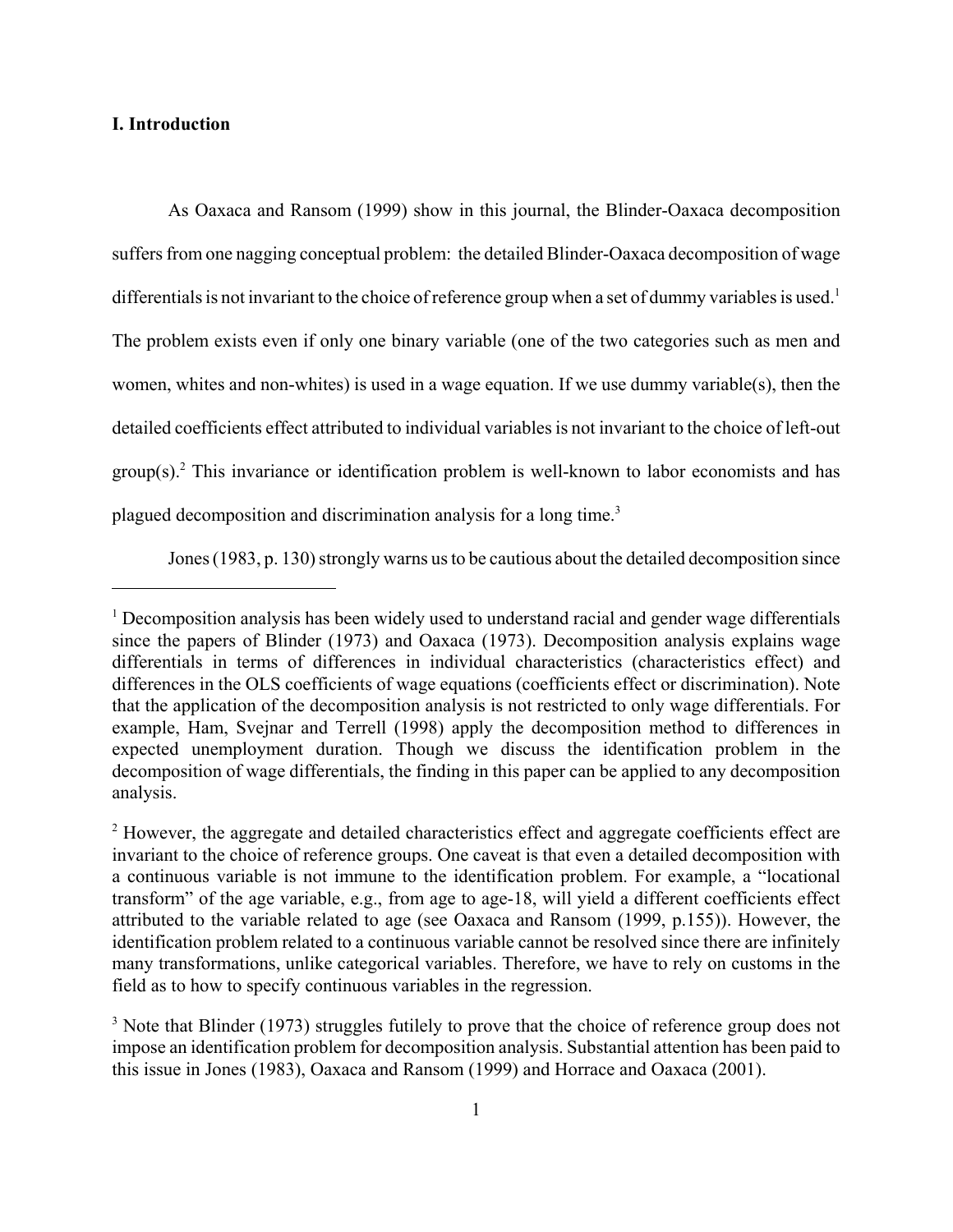"the Blinder decomposition (i.e., the detailed decomposition in this paper) is inappropriate, and the values ... are inherently arbitrary." Though economists acknowledge that detailed decomposition suffers from the identification problem, they are reluctant to completely abandon the detailed decomposition of the coefficients effect viewing that approach as too drastic. Oaxaca and Ransom (1999, p. 156) summarize this dilemma quite eloquently without prescribing a remedy or suggestion for the usage of the detailed decomposition.<sup>4</sup> Therefore, the decision to break down the aggregate coefficients effect into contributions of individual variables, i.e., detailed decomposition of coefficients effect, is left to researchers. Some have stopped doing detailed decompositions of the coefficients effect (e.g., Ham, Svenjnar and Terrell (1998)) while others still do detailed decompositions while keeping the identification problem in mind (e.g., Radchenko and Yun (2003)).

This paper proposes a simple and practical solution to this identification or invariance problem which has puzzled so many economists for so long. The solution is based on the simple idea that if alternative reference groups yield different estimates of the characteristics and coefficients effects of individual variables, then it is natural to obtain estimates of the two effects with every possible specification of reference groups and take the average of the estimates with various reference groups as the "true" contributions of individual variables to wage differentials.<sup>5</sup> This "averaging approach" resolves the identification problem in detailed Blinder-Oaxaca decompositions of wage differentials. A close inspection shows that averaging the two effects in the decomposition equation with varying reference groups is equivalent to finding average estimates of constant and

<sup>&</sup>lt;sup>4</sup> "In any case, almost all wage regression models contain categorical variables, so it is unlikely that an application of detailed decompositions can escape the identification problem."

 $<sup>5</sup>$  The author thanks Ira N. Gang for suggesting this idea and regrets that it took too long before he</sup> acted on this suggestion.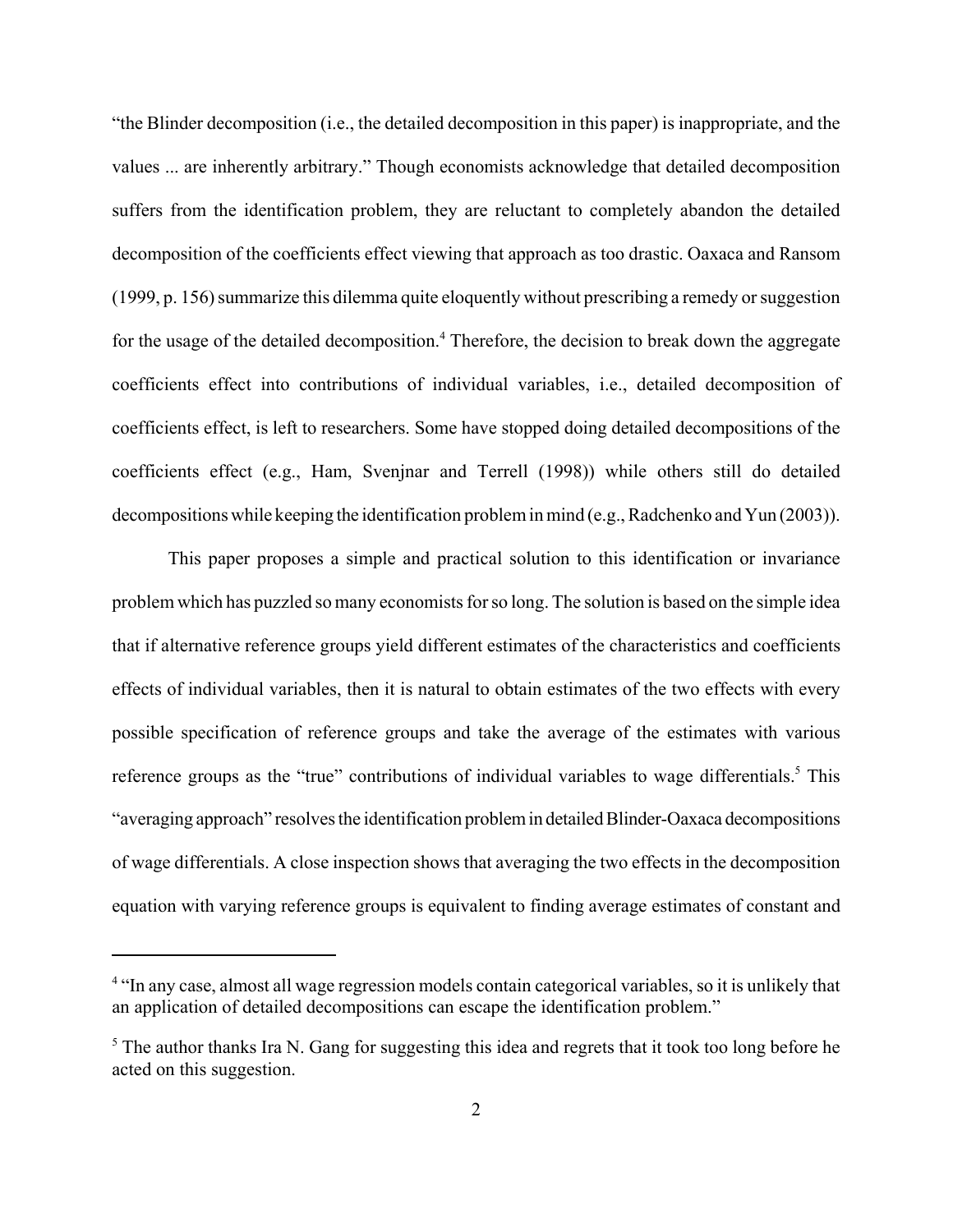dummy variables in wage equations with varying reference groups and then using the average estimates to calculate Blinder-Oaxaca decomposition equation.

Researchers may react a bit negatively to this suggestion since it could be quite cumbersome and tedious to estimate wage equations permuting the choice of reference groups. This paper shows that there is no need to estimate thousands of wage equations. One set of regression estimates is sufficient to resolve the identification problem in the detailed decompositions. That is, the average of the estimates with varying reference groups can be easily calculated by using only "one" set of regression estimates with any specific reference group(s). This paper provides a simple and practical method to resolve the identification problem by identifying the coefficients of the dummy variables and constant in the wage equation. The identification problem for the detailed decomposition disappears once the contribution of the dummy variables and the constant in the regression equations are identified.

#### **II. Identification Problem and Invariant Decomposition**: **An Illustration**

In order to understand what the identification problem in the detailed wage decomposition is, we will first illustrate the problem with a simple example. The generalization is a simple extension of this illustration. Suppose that there are three categories, and the regression equation has only a constant and two dummy variables on the right hand side where the reference group is the first category.<sup>6</sup> That is,  $y_i = \alpha_i + \sum_{k=2}^{3} D_{ki} * \beta_{ki} + e_i,$  (1)

<sup>&</sup>lt;sup>6</sup> Note that the identification problem arises even if we have only one dummy variable. However, using an equation which has only one dummy variable (i.e., a two category case) may not reveal the complete picture of the problem. See footnote 1 in Jones (1983, p. 126) for his complaint on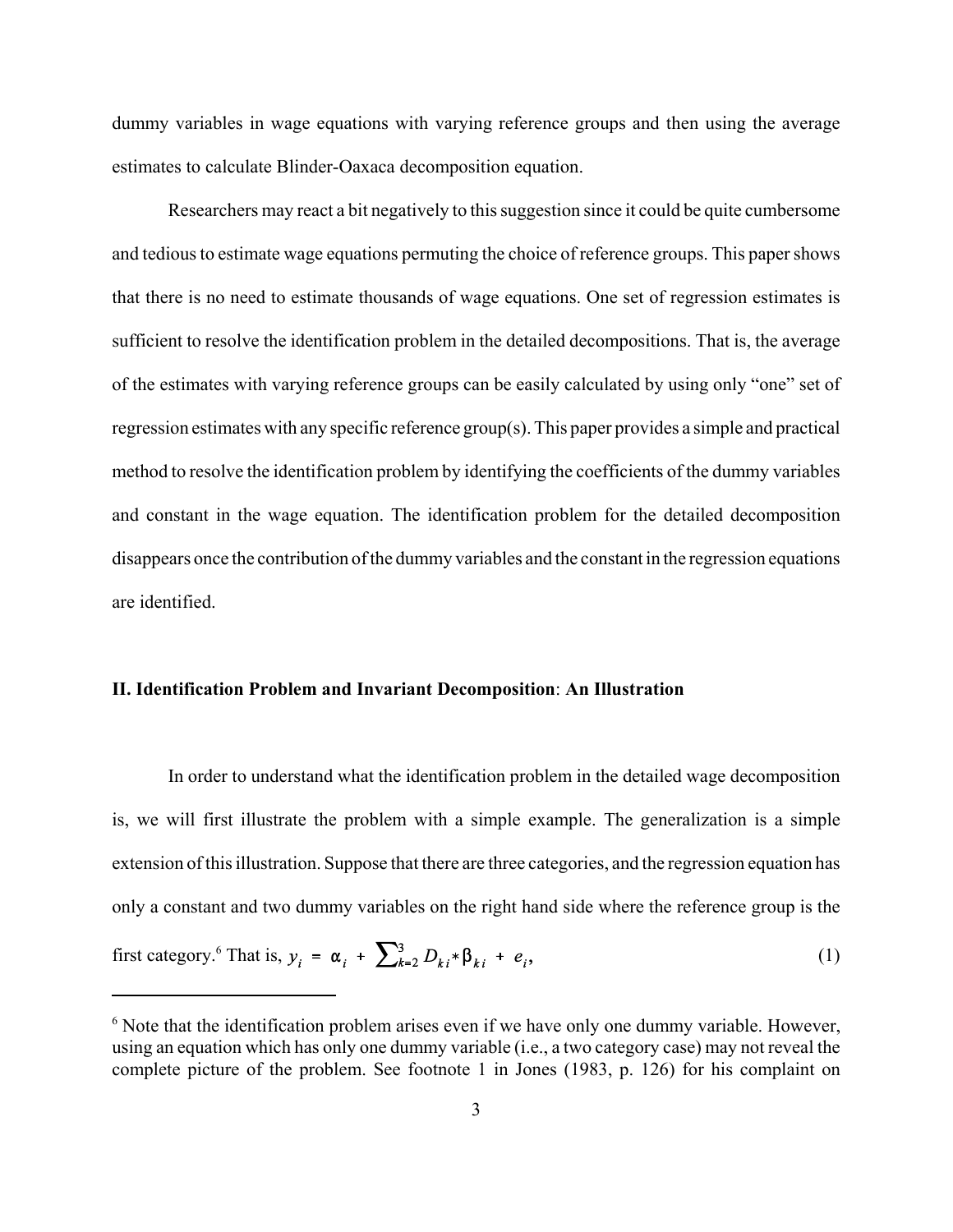where  $y$  is log-wages and  $i = A$  or *B* for two comparison groups.

Coefficients for two dummy variables taking category one as the reference group are estimated using OLS regression and are reported in the second column of Table 1 for sample *A* and for sample *B*. Note that the coefficient of the reference group (category one) is restricted to zero. Similarly, we may change our reference group specification and estimate the wage equation two more times. The estimates taking category 2 or 3 as the reference group are reported on the next two columns.

Since we have three sets of estimates with varying reference groups, we may decompose the wage differentials  $(0.15 = 0.76 - 0.61)$  into characteristics and coefficients effects three times. The characteristics effect ( $\Delta_{x_1}$ ) and coefficients effects ( $\Delta_{\beta_1}$ ) are specified as follows when category 1 is the reference group. Note that the residuals effect  $(\vec{e}_A - \vec{e}_B)$  disappears since the average residual is zero due to the OLS assumption.

$$
\Delta_{X1} = \sum_{k=2}^{3} (\overline{D}_{kA} - \overline{D}_{kB}) \ast \beta_{kB}, \text{and}
$$

$$
\Delta_{\beta 1} = \alpha_A - \alpha_B + \sum_{k=2}^3 \overline{D}_{kA} * (\beta_{kA} - \beta_{kB}).
$$

The decomposition equation can be obtained similarly when the reference group is either category 2 or 3. The results of decomposition analysis with permuting reference groups are reported in Table 2.

Blinder's use of only the two category case to prove non-existence of the identification problem in a detailed wage decomposition (footnote 13, Blinder (1973, p. 443)).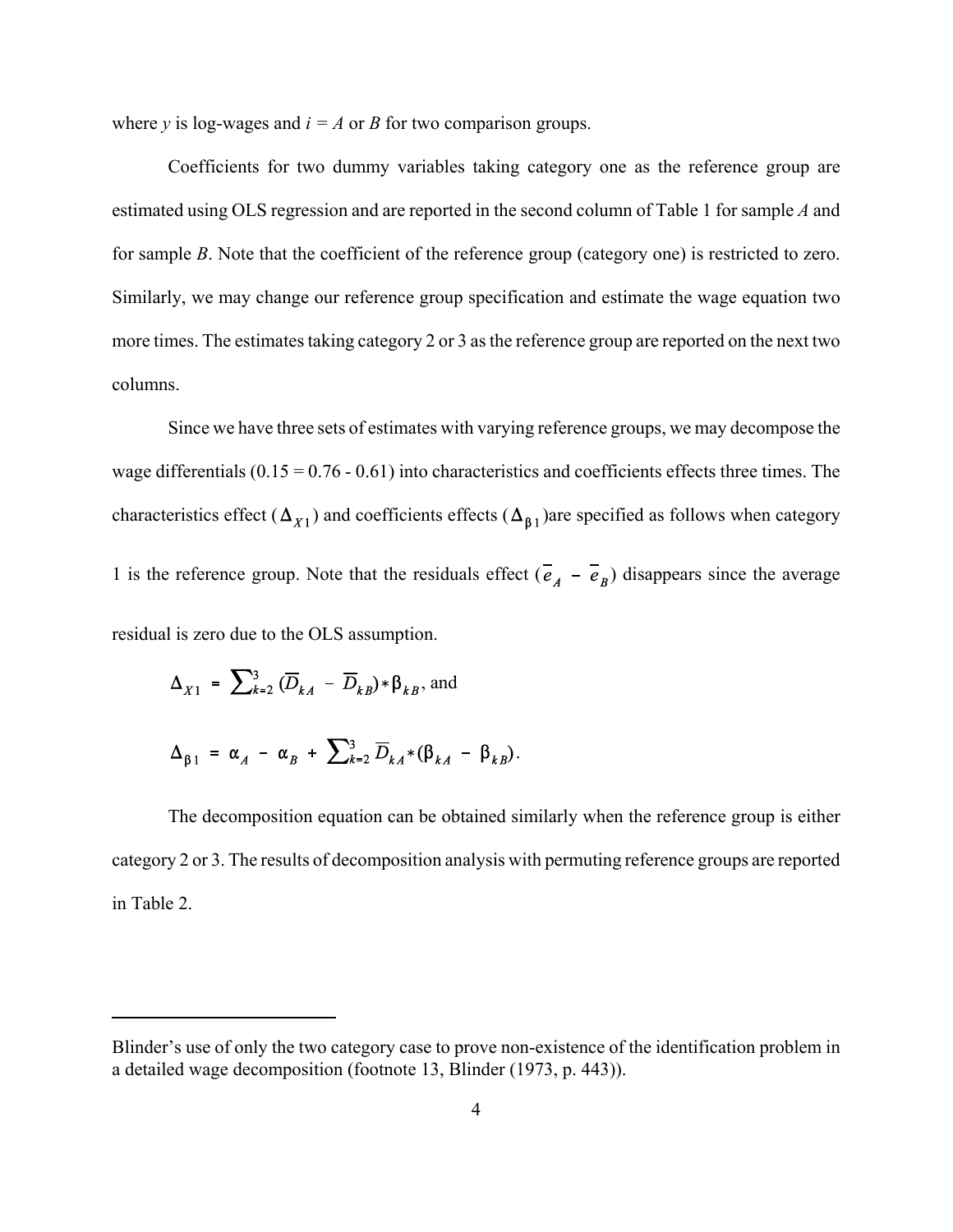|          |              | Coefficients with Different Reference Groups (Sample A) |                |                  |                                                 |  |  |
|----------|--------------|---------------------------------------------------------|----------------|------------------|-------------------------------------------------|--|--|
|          | Means        | Category 1                                              | Category 2     | Category 3       | Average ( $\beta_{kA}$ – $\overline{\beta}_A$ ) |  |  |
| $D_{1A}$ | 0.2          | $\overline{0}$                                          | $-0.2$         | $-0.4$           | $-0.2 = 0 - (0+0.2+0.4)/3$                      |  |  |
| $D_{2A}$ | 0.3          | 0.2                                                     | $\overline{0}$ | $-0.2$           | $0 = 0.2 - (0+0.2+0.4)/3$                       |  |  |
| $D_{3A}$ | 0.5          | 0.4                                                     | 0.2            | $\theta$         | $0.2 = 0.4 - (0+0.2+0.4)/3$                     |  |  |
| Constant | $\mathbf{1}$ | 0.5                                                     | 0.7            | 0.9              | $0.7 = 0.5 + (0 + 0.2 + 0.4)/3$                 |  |  |
| Log Wage | 0.76         |                                                         |                |                  |                                                 |  |  |
|          |              | Coefficients with Different Reference Groups (Sample B) |                |                  |                                                 |  |  |
|          | Means        | Category 1                                              | Category 2     | Category 3       | Average ( $\beta_{kB}$ – $\overline{\beta}_R$ ) |  |  |
| $D_{1B}$ | 0.1          | $\boldsymbol{0}$                                        | $-0.3$         | 0.6              | $0.1 = 0 - (0+0.3-0.6)/3$                       |  |  |
| $D_{2B}$ | 0.5          | 0.3                                                     | $\overline{0}$ | 0.9              | $0.4 = 0.3 - (0 + 0.3 - 0.6)/3$                 |  |  |
| $D_{3B}$ | 0.4          | $-0.6$                                                  | $-0.9$         | $\boldsymbol{0}$ | $-0.5 = -0.6 - (0 + 0.3 - 0.6)/3$               |  |  |
|          |              |                                                         |                |                  |                                                 |  |  |
| Constant | $\mathbf{1}$ | 0.7                                                     | $\mathbf{1}$   | 0.1              | $0.6 = 0.7 + (0 + 0.3 - 0.6)/3$                 |  |  |
| Log Wage | 0.61         |                                                         |                |                  |                                                 |  |  |

Table 1. Regression Estimates with Varying Reference Group: Illustration

Note:  $k = 1$ , 2 or 3;  $D_{1i} = 1 - D_{2i} - D_{3i}$ ;  $\overline{\beta}_i = \sum_{k=1}^3 \beta_{ki}/3$ . The average is calculated using estimates when category 1 is the reference group. Note that the value of the average is independent of the choice of reference group.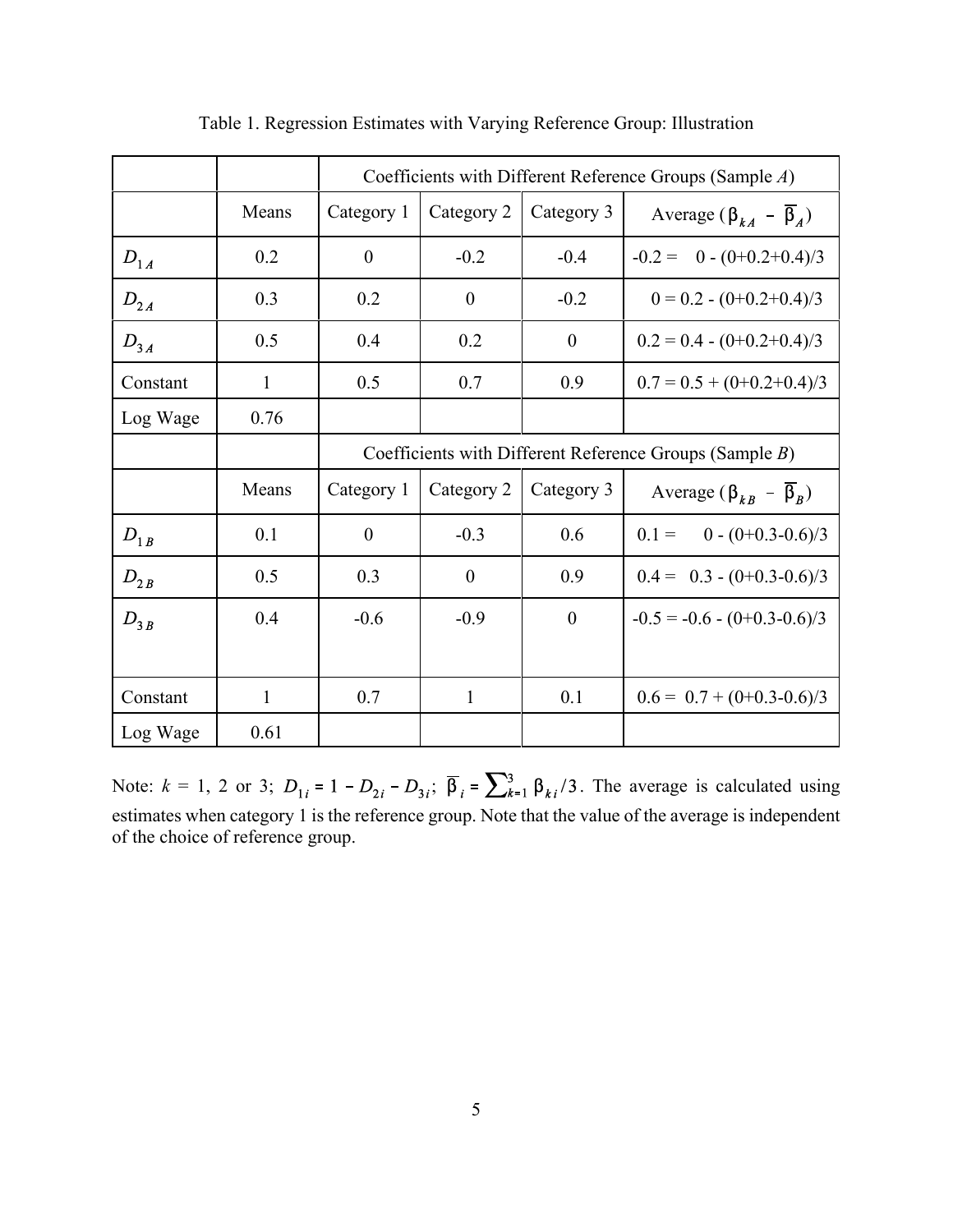|            | Reference Group |                |            |          |            |          |          |         |
|------------|-----------------|----------------|------------|----------|------------|----------|----------|---------|
|            | Category 1      |                | Category 2 |          | Category 3 |          | Average  |         |
|            | Char.           | Coeff.         | Char.      | Coeff.   | Char.      | Coeff.   | Char.    | Coeff.  |
| $D_1$      | $\overline{0}$  | $\overline{0}$ | $-0.03$    | 0.02     | 0.06       | $-0.2$   | 0.01     | $-0.06$ |
| $D_{2}$    | $-0.06$         | $-0.03$        | $\theta$   | $\theta$ | $-0.18$    | $-0.33$  | $-0.08$  | $-0.12$ |
| $D_3$      | $-0.06$         | 0.5            | $-0.09$    | 0.55     | $\theta$   | $\theta$ | $-0.05$  | 0.35    |
| Constant   | $\theta$        | $-0.2$         | $\theta$   | $-0.3$   | $\theta$   | 0.8      | $\theta$ | 0.1     |
| <b>SUM</b> | $-0.12$         | 0.27           | $-0.12$    | 0.27     | $-0.12$    | 0.27     | $-0.12$  | 0.27    |

Table 2. Decomposition with Varying Reference Group: Illustration

Note: Char. and Coeff. are characteristics and coefficients effect.

From the Table 2, we can confirm what Oaxaca and Ransom (1999, p. 156) find regarding identification issues with decomposition analysis. First, aggregate characteristics and coefficients effects are invariant to the choice of the left-out group as the last row (SUM) shows. Second, the sum of the coefficients effect of the two categories (e.g.,  $D_2$  and  $D_3$  when category one is the reference group) is not invariant to the choice of the reference group.<sup>7</sup> This can be easily verified by the fact that the coefficients effect of the constant changes in this illustration. Third, the sum of the characteristics effect for the two categories (e.g.,  $D_2$  and  $D_3$  when category one is the reference

<sup>&</sup>lt;sup>7</sup> They also state that the sum of the coefficients effect of the constant and categorical variables (e.g.,  $D_2$  and  $D_3$  when category one is the reference group) is the contribution of categorical variables. This definition may be misleading since if there are multiple sets of categorical variables, e.g., dummy variables of industry and occupation are included jointly as independent variables, then the sum of the contribution of each set of categorical variables may exceed the aggregate coefficients effect since the constant will be counted several times. The solution in this paper provides a natural way to obtain the contribution of each set of categorical variables.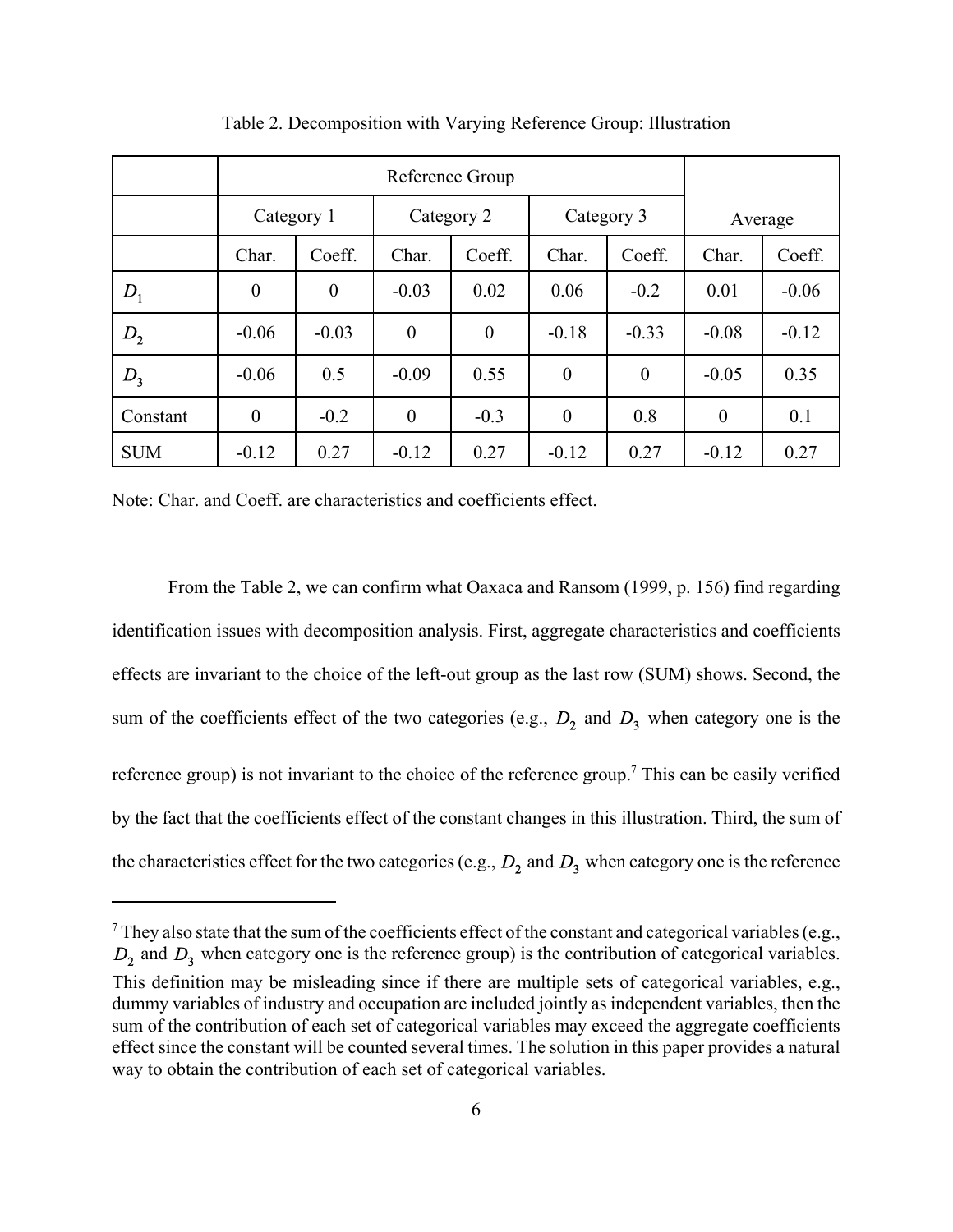group) is invariant to the choice of reference group.

Note that the invariance or identification problem arises because there is no agreement on which category should be the reference group. Therefore, we have a number of choices for the reference group. Our "averaging approach" suggests using the average of the characteristics and coefficients effects with varying reference groups as the contribution of individual variables to the wage differentials. The benefit of doing this is that we can identify characteristics and coefficients effects for every category in addition to the constant term.

Indeed, the root source of our identification problem is the well-known identification problem of constant and dummy variables in regression analysis (Suits (1984)). It is intuitive to assign the contribution of each categorical variable in regression analysis by averaging the measured contributions (coefficients) with the different specifications of the reference group. Once we identify the contribution of each variable including constant and all categorical variables (including the reference group) and compute the decomposition equation using the identified estimates, the contribution of each variable (including constant and categorical variables) can be easily identified.

One "apparent" drawback of this intuitive averaging approach is that it requires several estimation runs which might be tedious and cumbersome. Fortunately, we do not have to estimate wage equations several times with varying reference groups. The reason is because all information necessary to calculate the average characteristics and coefficients effects can be obtained by just one regression run.

In order to get the average estimate of the two effects, first, we simply transform the wage equation (1) as follows:

$$
y_i = \alpha_i + \overline{\beta}_i + \sum_{k=1}^3 D_{ki} * (\beta_{ki} - \overline{\beta}_i) + e_i,
$$
 (1')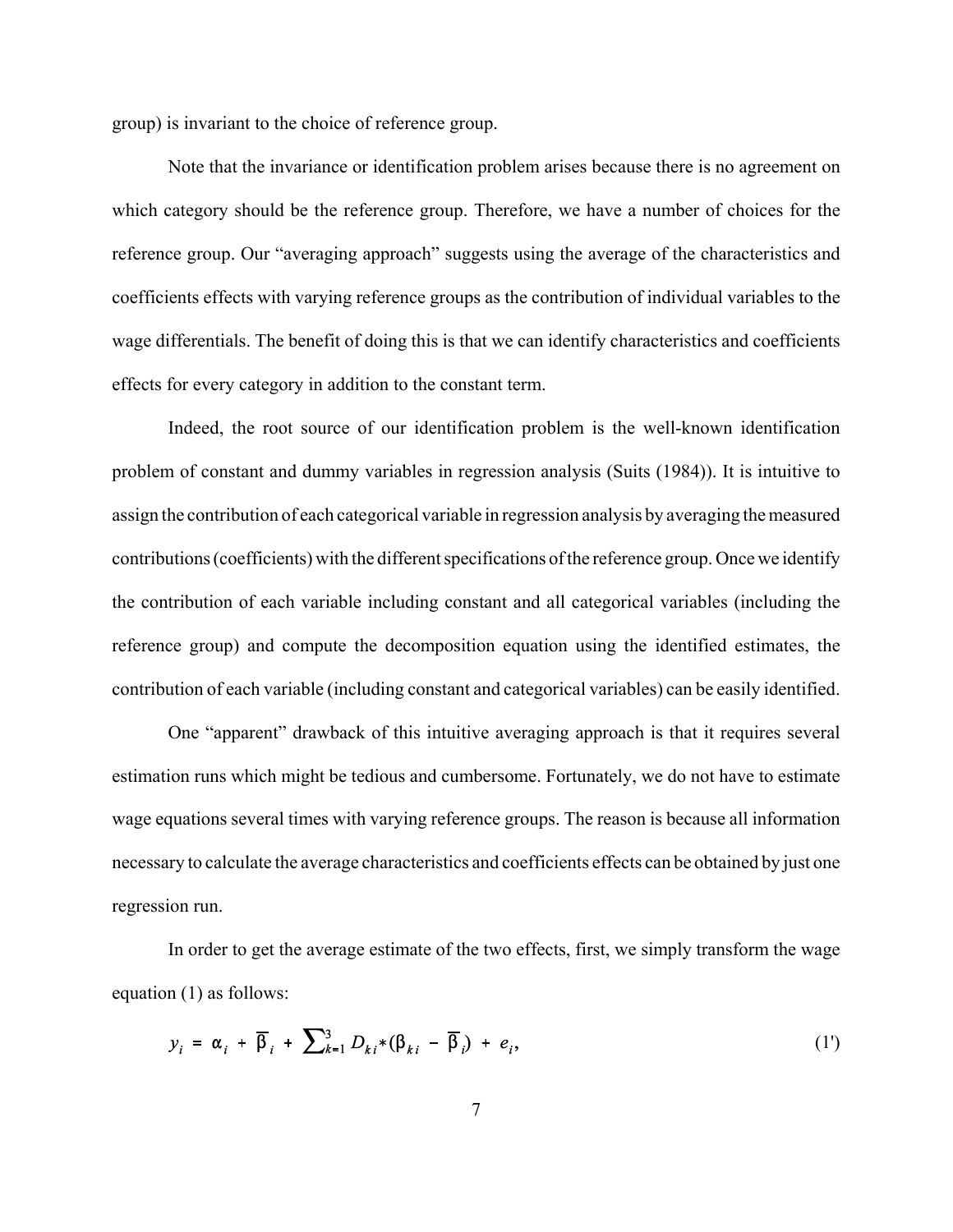where  $\overline{\beta}_i = (\beta_{1i} + \beta_{2i} + \beta_{3i})/3$ , and  $\beta_{1i} = 0$ . Equation (1') may be called the "normalized"

regression equation where the estimate is simply the average of three sets of estimates with varying reference groups as shown in the Table  $1.8$  The estimate in the "normalized" regression equation, called the average in Table 1, is simply the deviation of the OLS estimates of the dummy variable from the mean coefficients ( $\beta_k - \beta$ ).<sup>9</sup> Using (1') and the mean characteristics of three categories and the constant, it is simple manipulation to identify the characteristics and coefficients effects for both aggregate and detailed decompositions. The characteristics and coefficients effects are specified as follows:

$$
\Delta'_X = \sum_{k=1}^3 (\overline{D}_{kA} - \overline{D}_{kB}) \cdot (\beta_{kB} - \overline{\beta}_B), \text{ and}
$$

$$
\Delta'_{\beta} = \alpha_A - \alpha_B + \overline{\beta}_A - \overline{\beta}_B + \sum_{k=1}^3 \overline{D}_{kA} * (\beta_{kA} - \beta_{kB} - \overline{\beta}_A + \overline{\beta}_B).
$$

 $\sum_{k=1}^{K} (\beta_k + c) = 0$ , where the solution of *c* is  $-\overline{\beta}$ .

Of course, the average estimate can be obtained by using the share of reference group *k* as a weight. This is identical to having the constraint weighted by the share of category *k*. That is,

 $\sum_{k=1}^{K} w_k * (\beta_k + c) = 0$ , where  $\sum_{k=1}^{K} w_k = 1$ , and the solution of *c* is the weighted mean of the coefficients,  $-\sum_{k=1}^{K} w_k * \beta_k$ .

This weighted mean of the coefficients is used in Kennedy (1986), Krueger and Summers (1988), Greene and Seaks (1991), Edin and Zetterberg (1992), and Haisken-DeNew and Schmidt (1997). As the constraint indicates, using a weighted average has an undesirable consequence for decomposition analysis: the contribution of the set of dummy variables to mean wages should be zero, hence the characteristics and coefficients of dummy variables should be the same in magnitude but have the opposite sign. Therefore, using a simple average is preferable to using a weighted average.

<sup>9</sup> Only one set of regression estimates is required to get the average estimates. It does not matter which reference group is chosen to get the OLS estimates.

<sup>&</sup>lt;sup>8</sup> Interestingly, Suits (1984) also finds the same "normalized" equation as (1') by solving a restriction on the regression: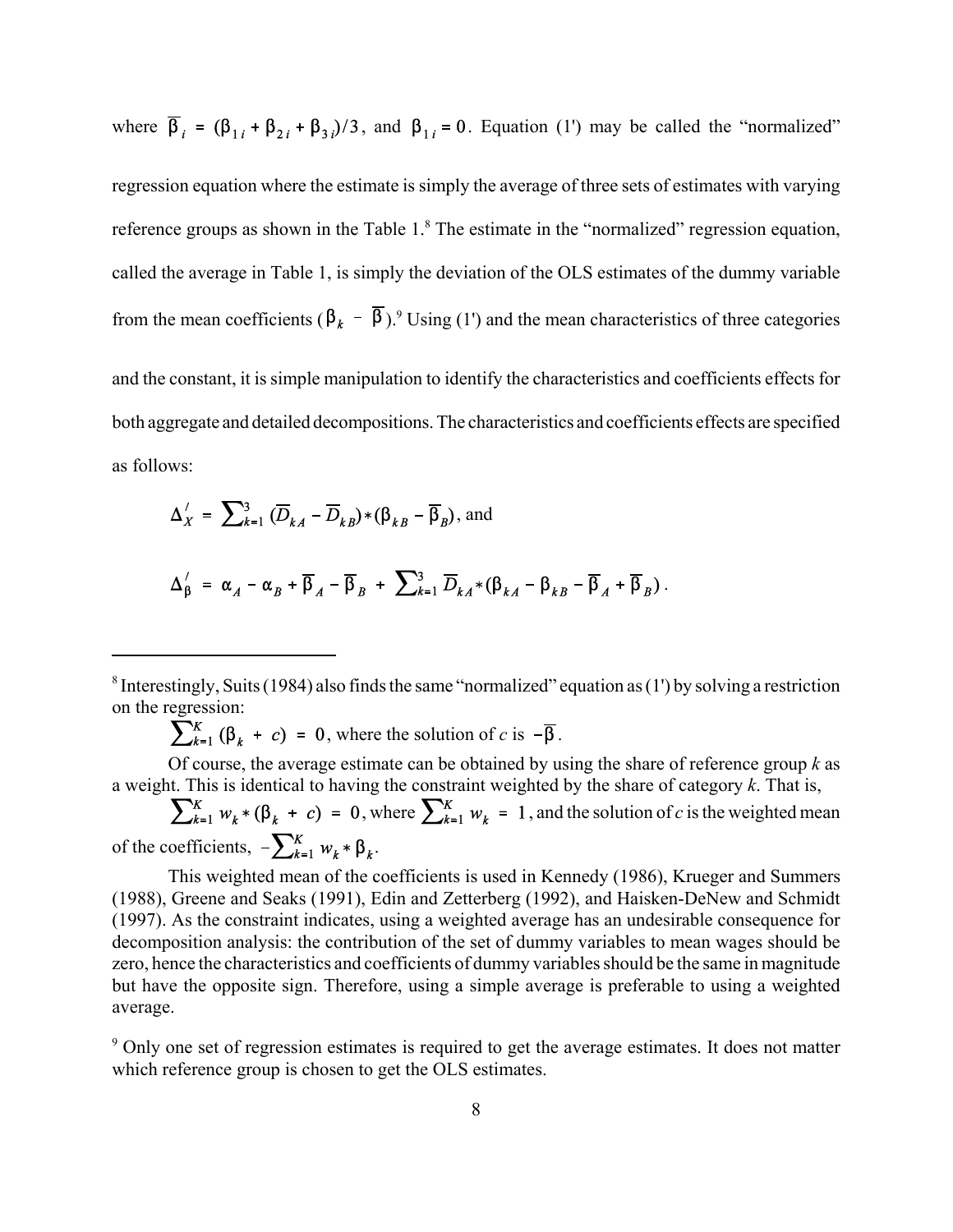Note that the decomposition using the estimates of the "normalized" regression equation as shown above is identical to the detailed decomposition computed by averaging the three estimates of characteristics and coefficients effects with varying reference groups.10 Therefore, the "apparent" drawback of the averaging approach of running large number of regression equations in order to exhaust all possible specifications of reference groups disappears. The next section will generalize what we have found in this illustration for applications of detailed decompositions when the regression equation includes several sets of categorical variables (e.g., industry, occupation, region, etc.) as independent variables.

#### **III. General Solution and Conclusion**

The previous section illustrates how to identify characteristics and coefficients effects in both aggregate and detailed decompositions using normalized regression. The normalized regression can be obtained from our averaging approach, or equivalently from setting a constraint as Suits (1984). Can the finding from the simple illustration be generalized to more complicated specifications of the regression equation? The answer is"Yes".

$$
\overline{\Delta}_X = \sum_{k=1}^3 \sum_{j=1}^3 (\overline{D}_{kA} - \overline{D}_{kB}) * (\beta_{kB} - \beta_{jB}) / 3 = \sum_{k=1}^3 (\overline{D}_{kA} - \overline{D}_{kB}) * (\beta_{kB} - \overline{\beta}_B) = \Delta'_X,
$$
  
and 
$$
\overline{\Delta}_{\beta} = \sum_{j=1}^3 (\alpha_A - \alpha_B + \beta_{jA} - \beta_{jB}) / 3 + \sum_{k=1}^3 \sum_{j=1}^3 \overline{D}_{kA} * (\beta_{kA} - \beta_{kB} - \beta_{jA} + \beta_{jB}) / 3
$$

$$
= \alpha_A - \alpha_B + \overline{\beta}_A - \overline{\beta}_B + \sum_{k=1}^3 \overline{D}_{kA} * (\beta_{kA} - \beta_{kB} - \overline{\beta}_A + \overline{\beta}_B) = \Delta'_\beta.
$$

<sup>&</sup>lt;sup>10</sup> This identity is not surprising considering that the sets of coefficients in Table 1 can be expressed as  $\beta_{ki}$  –  $\beta_{1i}$ ,  $\beta_{ki}$  –  $\beta_{2i}$ , and  $\beta_{ki}$  –  $\beta_{3i}$  when the reference group is the category 1, 2 and 3 respectively, where  $k = 1, 2$ , and 3, and  $i = A$  and *B*. Similarly the constant can be expressed as  $\alpha_i + \beta_{1i}$ ,  $\alpha_i + \beta_{2i}$ , and  $\alpha_i$ + $\beta_{3i}$  when the reference group is the category 1, 2 and 3 respectively. The average characteristics and coefficients effect are: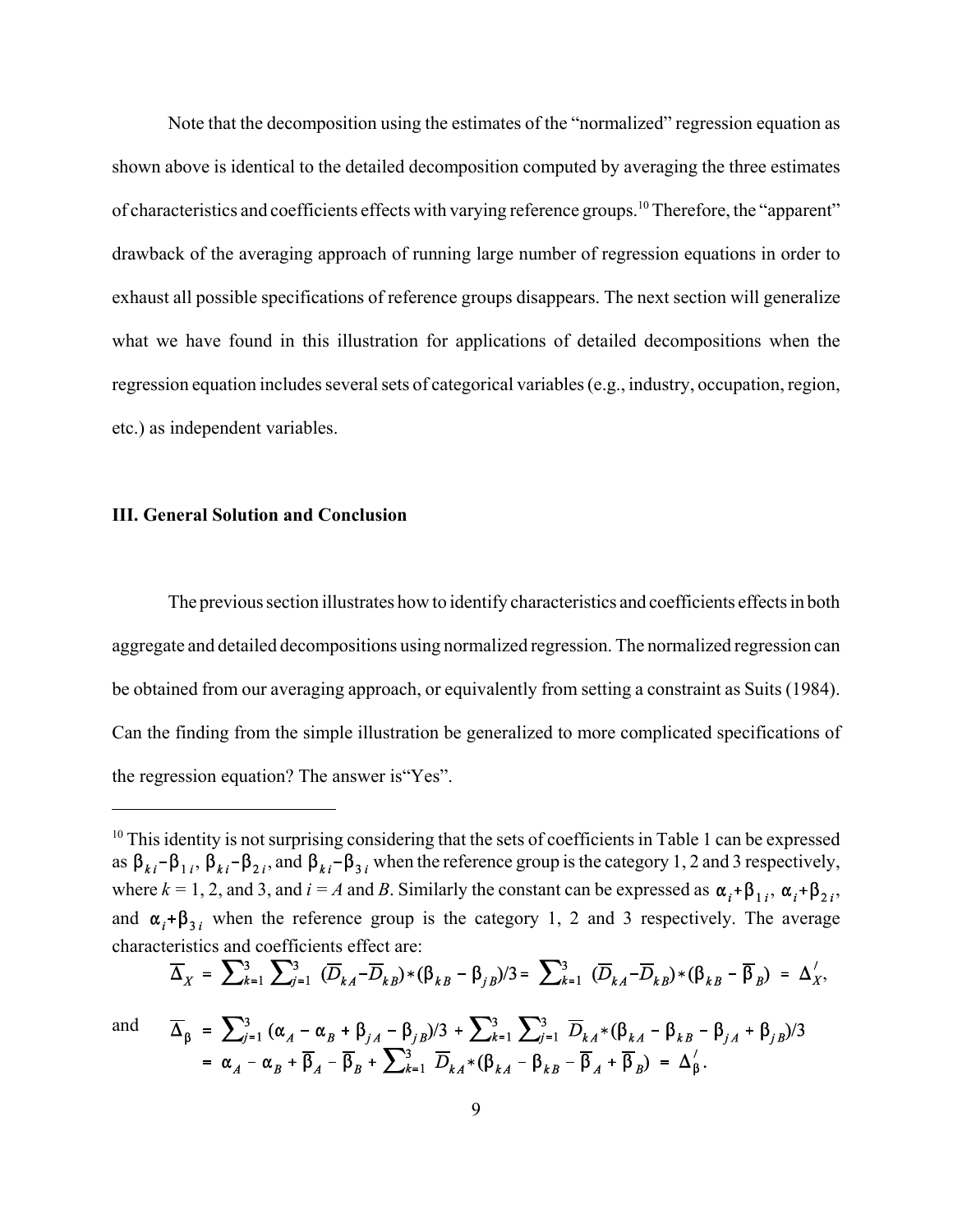Note that we identify the two decomposition effects by identifying coefficients of the dummy variables in regression equations. Suppose we have following regression equation:

$$
y = \alpha + \sum_{l=1}^{L} X_l * \delta_l + \sum_{m=1}^{M} \sum_{k_m=2}^{K_m} D_{m k_m} * \beta_{m k_m} + e,
$$
 (2)

where there are *L* continuous variables (*X*) and *M* sets of categorical variables (*D*); the *m* th set has  $K_m$ categories and  $K_m$  - 1 dummy variables in the equation; without loss of generality, the reference group is the first category of each set of dummy variables; note that the group subscript *i* is suppressed.

After simple manipulation, the equation can be transformed into a "normalized" regression equation which enables us to identify the coefficients of the dummy variables and the constant. The "normalized" equation is:

$$
y = \alpha + \sum_{m=1}^{M} \overline{\beta}_m + \sum_{l=1}^{L} X_l * \delta_l + \sum_{m=1}^{M} \sum_{k=1}^{K_m} D_{m k_m} * (\beta_{m k_m} - \overline{\beta}_m) + e. \tag{2'}
$$

Using the "normalized" equation and mean characteristics of every variable including the reference groups, computing the decomposition equation which can identify characteristics and coefficients effects of "each" category including the reference group in equation  $(2)$  is a simple manipulation.<sup>11</sup>

Interaction terms may cause some complications. There are two types of interaction terms, either between dummy variables or between dummy and continuous variables. Interaction terms of sets of dummy variables may be treated as another set of categorical variables. For example, there

 $11$  Also note the decomposition can provide another answer to the endeavor of researchers for identifying discrimination in each category including the reference group (e.g., Horrace and Oaxaca  $(2001)$ ).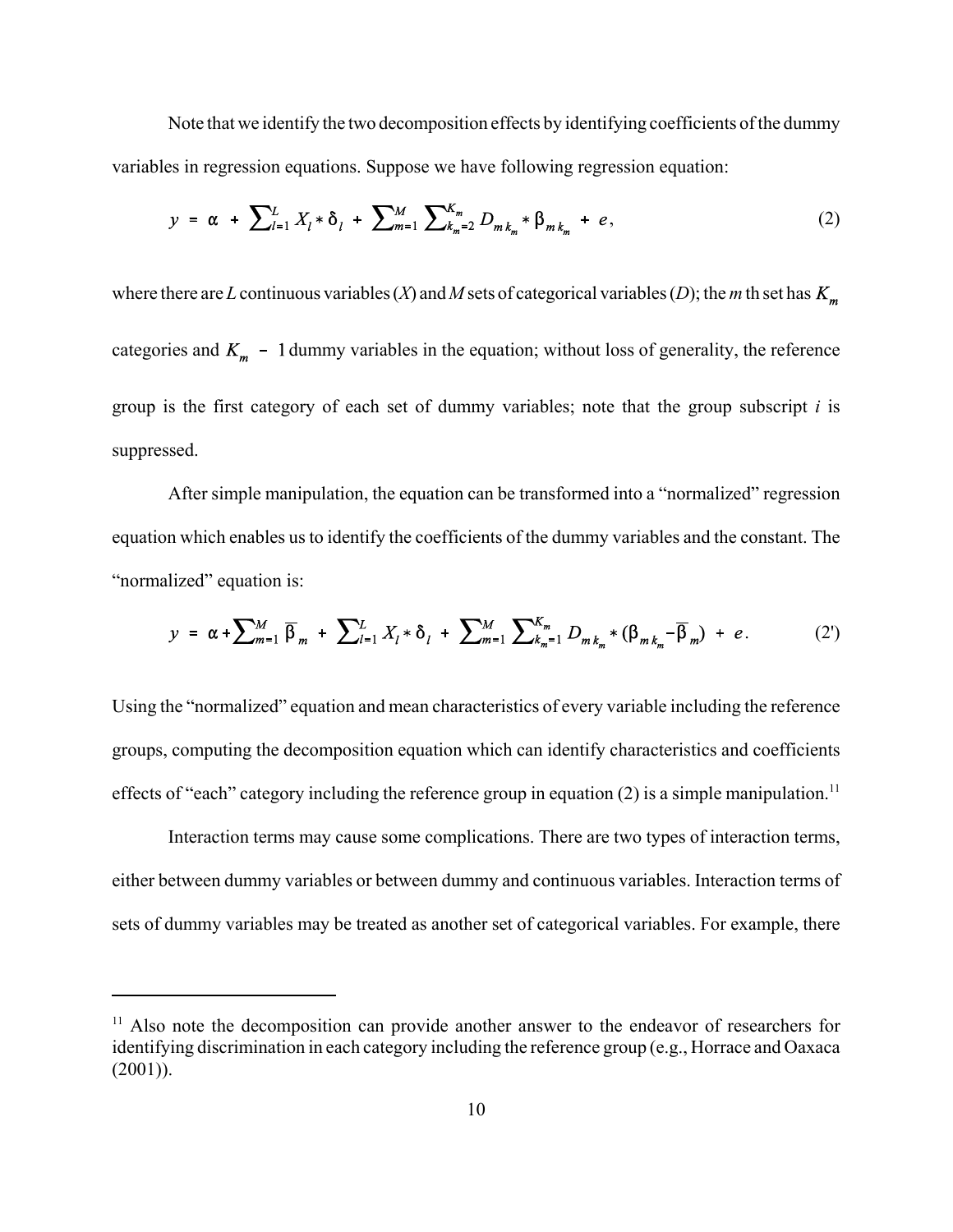is only one interaction variable of race and gender included where the race and gender interaction dummy variable has a value of one when race is white and gender is male. The reference group is then non-whites or females or both. This implies that there are two categories according to this interaction variable. The interaction variables between dummy variables can be treated the same as the "usual" set of dummy variables.

The other possible interaction is between categorical variables and continuous variables. For example, we may have a interaction variable between industries and age. The "normalized" regression equation will transform  $AGE * \delta_{age} + \sum_{ind=2}^{N} D_{ind} * AGE * \beta_{ind*age}$  to

$$
AGE * (\delta_{age} + \overline{\beta}_{ind*age}) + \sum_{ind=1}^{I} D_{ind} * AGE * (\beta_{ind*age} - \overline{\beta}_{ind*age}).
$$

Economists have innocently ignored the identification problem when applying decomposition analysis empirically or have simply given up the detailed decomposition of the coefficients effect. The solution of this identification problem has long eluded economists. This has been frustrating since the identification problem looks deceivingly simple. Careful examination reveals that the identification problem in the decomposition equation is a disguised identification problem of constant and dummy variables in the regression equation. This paper proposes a simple remedy for this problem by utilizing "normalized" regression through an "averaging approach." The identification problem is automatically resolved once we identify the constant and estimates of the dummy variables through "normalized" regression equations, since the source of the identification is located in the regression equation.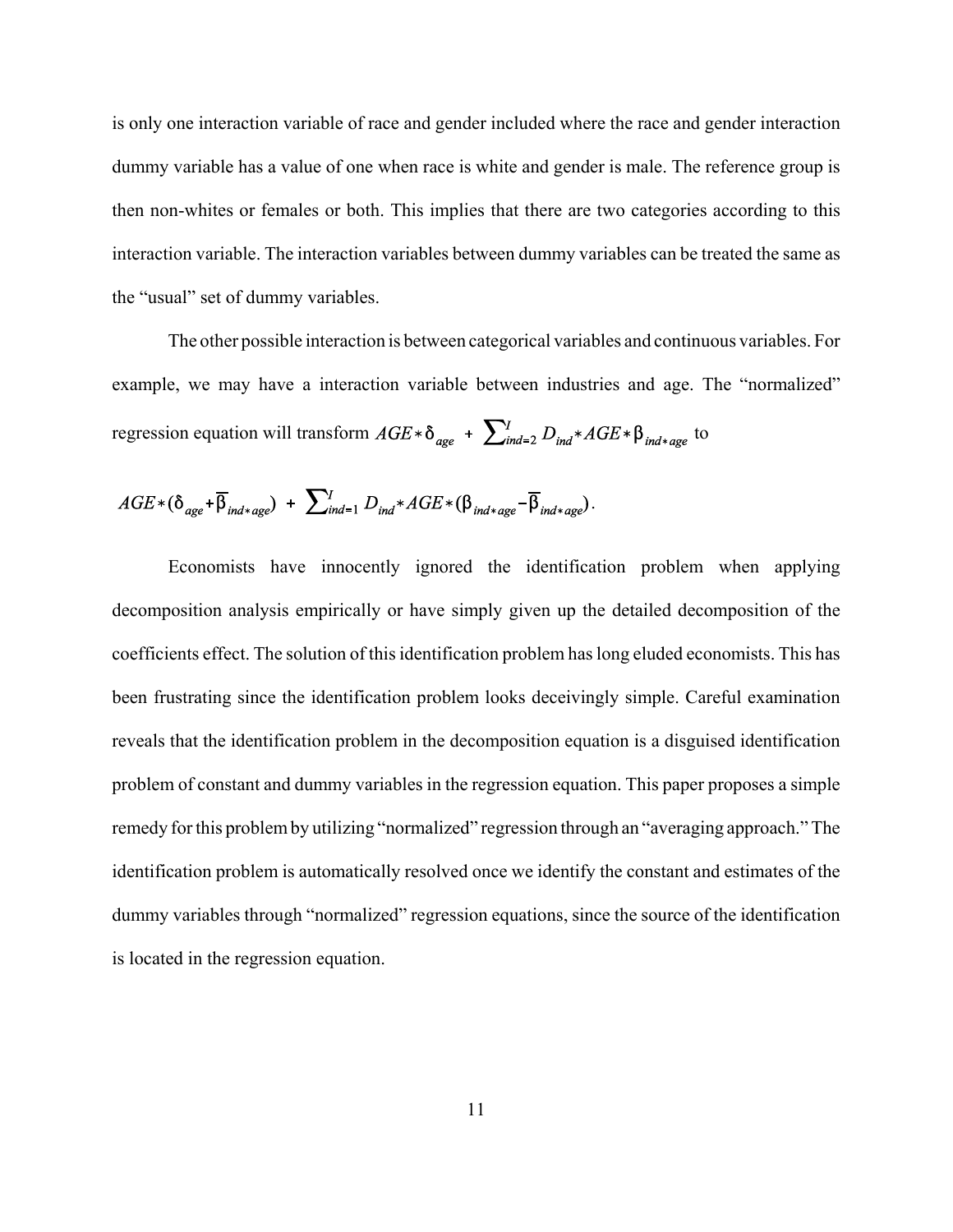#### **REFERENCES**

Blinder, Alan S, "Wage Discrimination: Reduced Form and Structural Estimates," *Journal of Human Resources* 8:4 (1973), 436-455.

Edin, Per-Anders and Jonny Zetterberg, "Interindustry Wage Differentials: Evidence from Sweden and a Comparison with the United States," *American Economic Review* 82:5 (1992), 1341-1349.

Greene, William H. and Terry G. Seaks, "The Restricted Least Squares Estimator: A Pedagogical Note," *Review of Economics and Statistics* 73:3 (1991), 563-567.

Haisken-DeNew, John P. and Christoph M. Schmidt, "Interindustry and Interregion Differentials: Mechanics and Interpretation," *Review of Economics and Statistics* 79:3 (1997), 516-521.

Ham, John C., Jan Svejnar and Katherine Terrell, "Unemployment and the Social Safety Net During Transitions to a Market Economy: Evidence from the Czech and Slovak Republics," *American Economic Review* 88:5 (1998), 1117-1142.

Horrace, William C. and Ronald L. Oaxaca, "Inter-Industry Wage Differentials and the Gender Wage Gap: an Identification Problem," *Industrial and Labor Relations Review* 54:3 (2001), 611-618.

Jones, F. L., "On Decomposing the Wage Gap: A Critical Comment on Blinder's Method," *Journal of Human Resources* 18:1 (1983), 126-130.

Kennedy, Peter, "Interpreting Dummy Variable,"*Review of Economics and Statistics* 68:1 (1986), 174-175.

Krueger, Alan B. and Lawrence H. Summers, "Efficiency Wages and the Inter-Industry Wage Structure," *Econometrica* 56:2 (1988), 259-293.

Oaxaca, Ronald L., "Male-female Wage Differentials in Urban Labor Markets," *International Economic Review* 14:3 (1973) 693-709.

Oaxaca, Ronald. L. and Michael R. Ransom, "Identification in Detailed Wage Decompositions," *Review of Economics and Statistics* 81:1 (1999), 154-157.

Radchenko, Stanislav I. and Myeong-Su Yun, "A Bayesian Approach to Decomposing Wage Differentials," *Economics Letters* 78:3 (2003), 431-436.

Suits, Daniel B.,. "Dummy Variables: Mechanics v. Interpretation," *Review of Economics and Statistics* 66:1 (1994), 177-180.